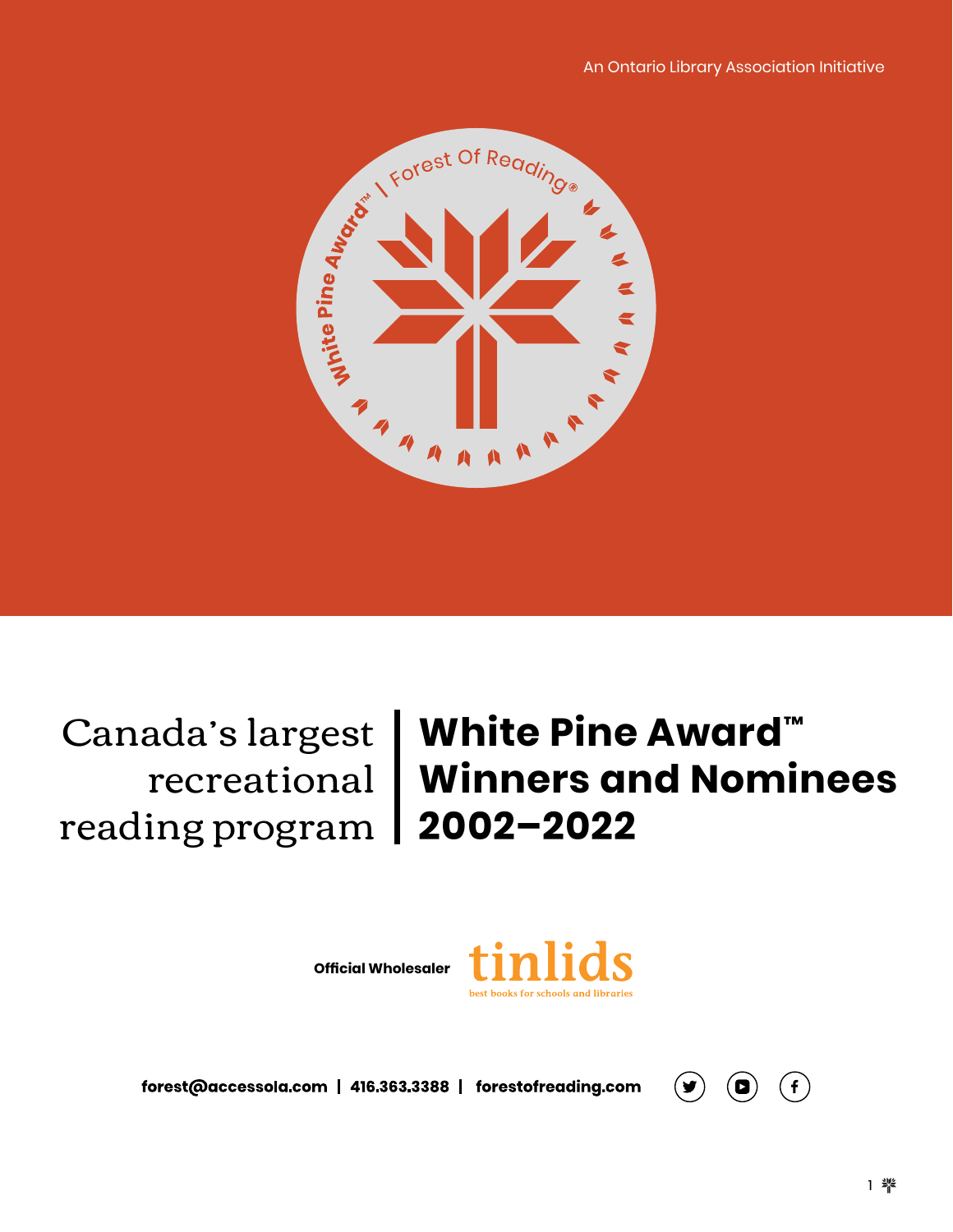#### **Blood Like Magic**

Liselle Sambury Margaret K. McElderry Books

#### **Bruised**

Tanya Boteju Simon & Schuster Books for Young Readers

#### **Don't Breathe a Word**

Jordyn Taylor Harper Teen

#### **Fight Like a Girl**

Sheena Kamal Penguin Teen

#### **The Forest of Stolen Girls**

June Hur Feiwel & Friends

#### **Gutter Child**

Jael Richardson HarperCollins Publishers Ltd.

#### **The Montague Twins: The Witch's Hand**

Nathan Page & Drew Shannon Knopf Books for Young Readers

#### **Nothing but Life**

Brent van Staalduinen Dundurn Press

#### ★ **What Unbreakable Looks Like** ★

Kate McLaughlin Wednesday Books

#### **The Wild**

Owen Laukkanen Underlined Paperbacks

### 2021

#### **Break in Case of Emergency**

Brian Francis HarperCollins Canada

#### **Charming As A Verb**

Ben Philippe HarperCollins US

#### **Fan the Fame**

Anna Priemaza HarperTeen (HarperCollins US)

#### **Frying Plantain**

Zalika Reid-Benta House of Anansi Press

#### **He Must Like You**

Danielle Young-Ullman Penguin Teen Canada

#### ★ **Hunted by the Sky** ★

Tanaz Bhathena Penguin Teen Canada

#### **Laura Dean Keeps Breaking Up With Me**

Mariko Tamaki & Rosemary Valero-O'Connell Groundwood Books

#### **Like a Love Story**

Abdi Nazemian HarperCollins US

#### **The Starlight Claim**

Tim Wynne-Jones Candlewick Press

#### **You Don't Have To Die in the End**

Anita Daher Yellow Dog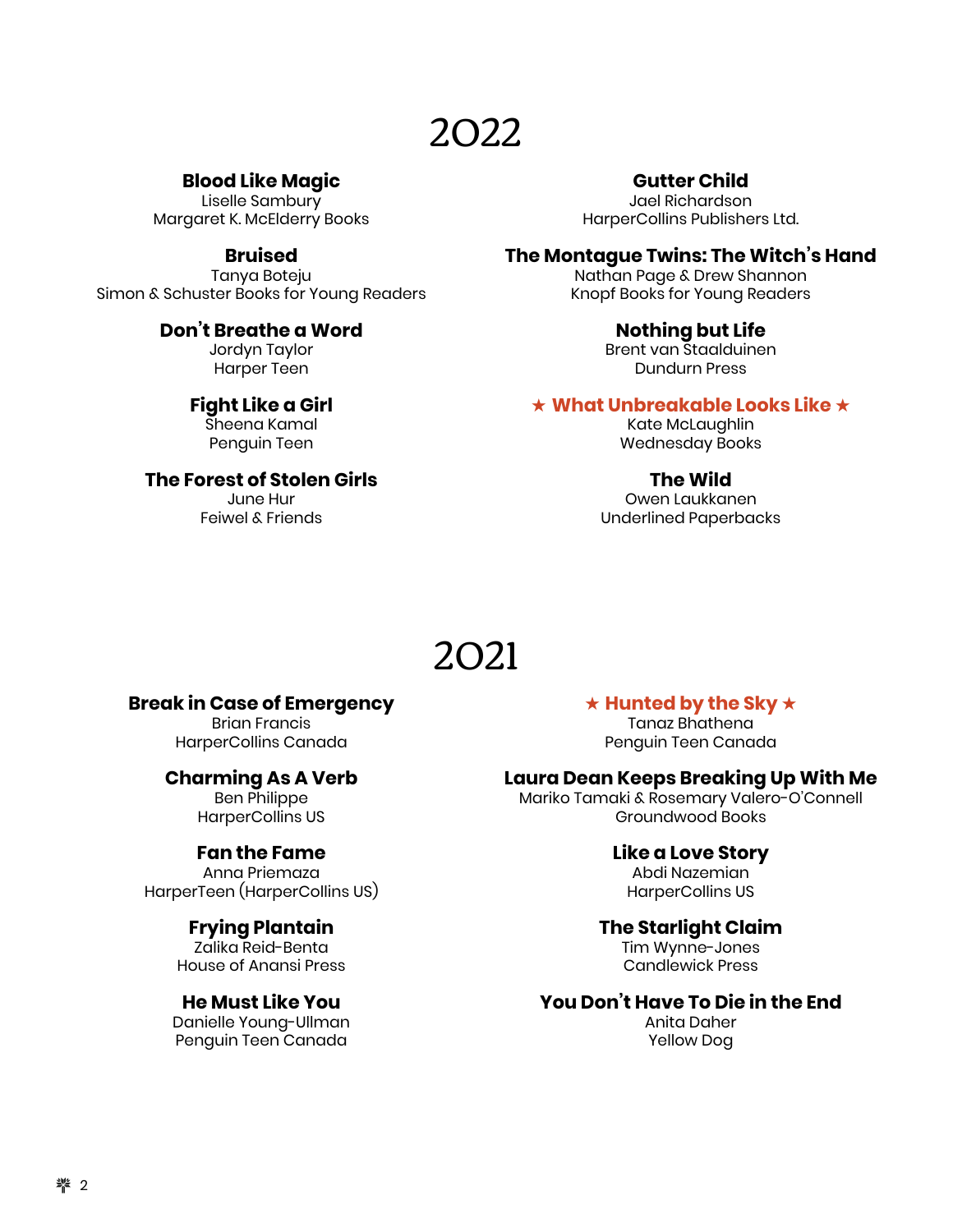#### **All Our Broken Pieces**

L.D. Crichton Disney Hyperion

#### **Baggage**

Wendy Phillips Coteau Books

#### **The Beauty of the Moment**

Tanaz Bhathena Penguin Teen

#### **Comics Will Break Your Heart**

Faith Erin Hicks Roaring Brook Press

#### **Crown of Feathers**

Nicki Pau Preto Simon Pulse

#### **The Field Guide to the North American**

**Teenager** Ben Philippe Balzer + Bray

#### **The Love and Lies of Rukhsana Ali**

Sabina Khan Scholastic Canada Ltd

#### ★ **Sadie** ★

Courtney Summers St. Martin's Press

#### **Synchro Boy**

Shannon McFerran Arsenal Pulp Press

#### **We Contain Multitudes**

Sarah Henstra Penguin Teen

### 2019

### **36 Questions That Changed My Mind About You**

Vicki Grant Running Press Teens

#### ★ **The Agony of Bun O'Keefe** ★

Heather T. Smith Penguin Teen Canada

#### **Black Chuck**

Regan McDonell Orca Book Publishers

#### **Catching the Light**

Susan Sinnott Vagrant Press

#### **Chaotic Good**

Whitney Gardner A. A. Knopf Books for Young Readers

#### **A Girl Like That**

Tanaz Bhathena Farrar Straus Giroux

#### **The Mosaic**

Nina Berkhout Groundwood Books

#### **Munro vs. The Coyote**

Darren Groth Orca Book Publishers

#### **Prince of Pot**

Tanya Lloyd Kyi Groundwood Books

#### **Recipe for Hate**

Warren Kinsella Dundurn Press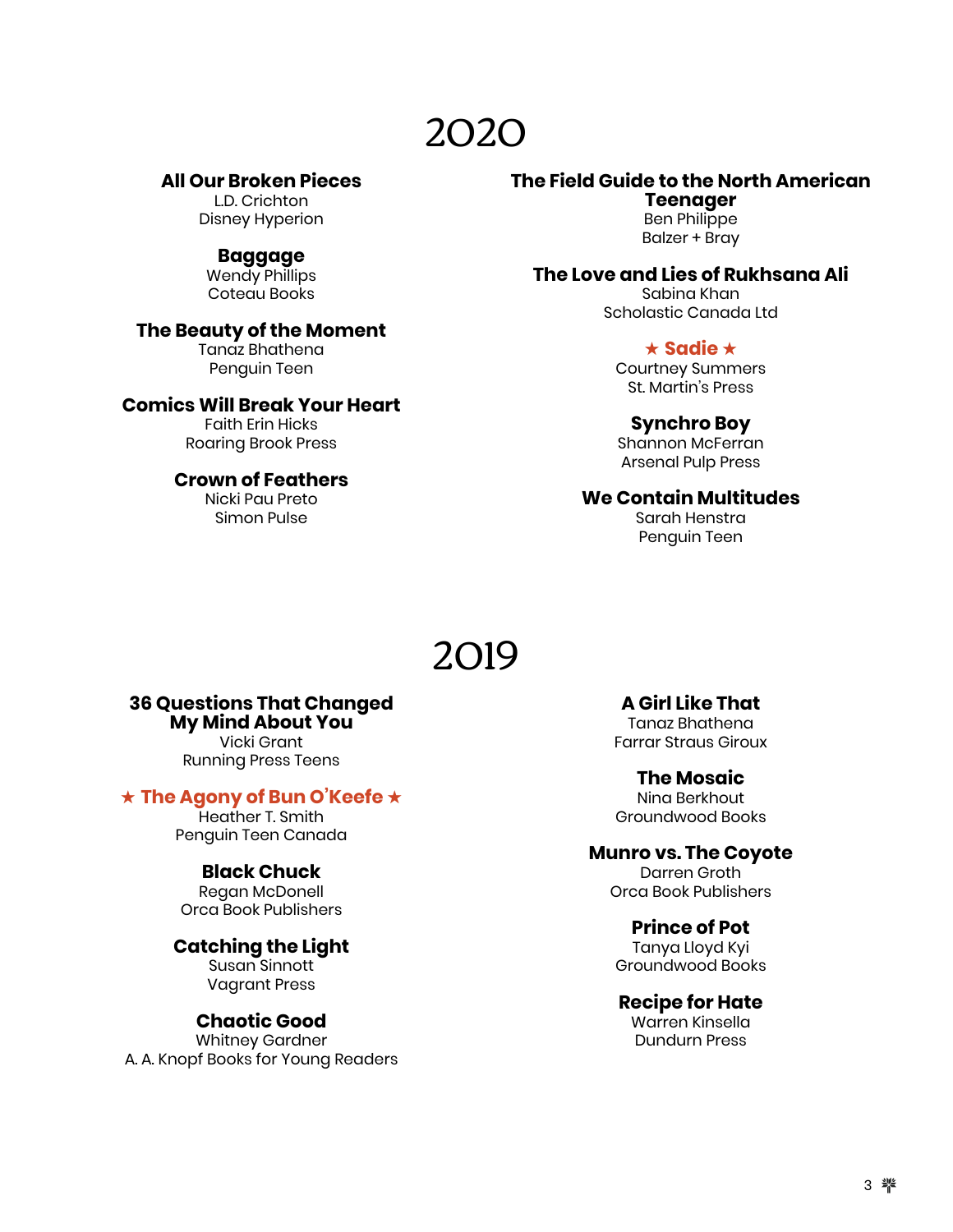#### **Every Hidden Thing**

Kenneth Oppel Harper Trophy

#### ★ **Everything Beautiful is Not Ruined** ★

Danielle Younge-Ullman Razorbill Canada

**Exo** Fonda Lee Scholastic Canada Ltd.

#### **The Fashion Committee**

Susan Juby Penguin Random House Canada

#### **Girl Mans Up**

M-E Girard HarperCollins Publishers Ltd

#### **The Marrow Thieves**

Cherie Dimaline Dancing Cat Books

**Optimists Die First** Susin Nielsen

Tundra Books

**The Pain Eater** Beth Goobie Second Story Press

**Speed of Life** J.M. Kelly Houghton Mifflin Harcourt

#### **Subject to Change**

Karen Nesbitt Orca Book Publishers

### 2017

**Calvin**

Martine Leavitt Groundwood Books

#### **Dan vs. Nature**

Don Calame Candlewick Press

#### **The Emperor of Any Place**

Tim Wynne-Jones Candlewick Press

#### **Exit, Pursued by a Bear**

E.K. Johnston Dutton Books

★ **Fifteen Lanes** ★

S.J. Laidlaw Tundra Books

#### **The Orange Grove**

Larry Tremblay, translated from French by Sheila Fischman **Biblioasis** 

#### **Rodent**

Lisa J. Lawrence Orca Book Publishers

**The Scorpion Rules** Erin Bow

Margaret K. McElderry Books

#### **A Thousand Nights**

E.K. Johnston Disney Hyperion

#### **Worlds of Ink and Shadow**

Lena Coakley HarperCollins Publishers Ltd.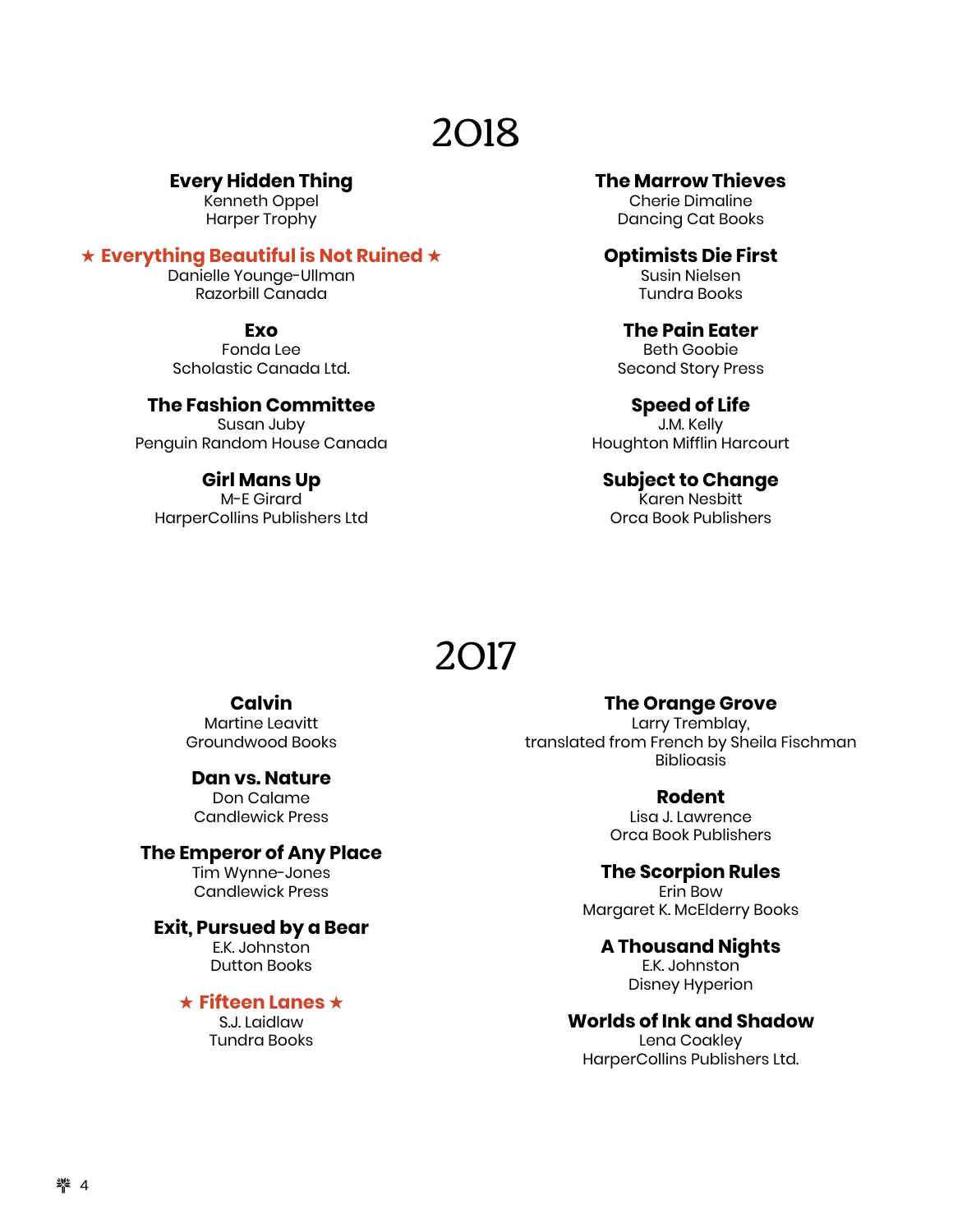**All the Rage**

Courtney Summers St. Martin's Press

**The Art of Getting Stared At** Laura Langston Penguin Group Canada

#### ★ **The Bodies We Wear** ★

Jeyn Roberts Knopf/Penguin Random House Canada

> **Delusion Road** Don Aker HarperCollins Canada, Limited

#### **The Outside Circle: A Graphic Novel**

Patti LaBoucane-Benson House of Anansi Press Inc.

**Rabbit Ears** Maggie De Vries HarperCollins Canada

**A Sense of the Infinite**

Hilary T. Smith HarperCollins/Katherine Tegen Books

**Soldier Doll**

Jennifer Gold Second Story Press

**The Story of Owen: Dragon Slayer of Trondheim**

> E.K. Johnston Lerner Publishing Group

#### **The Troop**

Nick Cutter Pocket Books

### 2015

#### **Apparition**

Gail Gallant Random House

#### **Audacious**

Gabrielle Prendergast **Orca** 

#### **Baygirl**

Heather Smith **Orca** 

#### **Creeps**

Darren Hynes Penguin Books

#### **The Oathbreaker's Shadow**

Amy McCulloch Random House

**The Opposite Of Geek** Ria Voros Scholastic Canada

> ★ **Rush** ★ Eve Silver

HarperCollins Canada

#### **The Silent Summer Of Kyle McGinley**

Jan Andrews Great Plains

#### **Tag Along**

Tom Ryan Orca Book Publishers

#### **The Unlikely Hero of Room 13B**

Teresa Toten Random House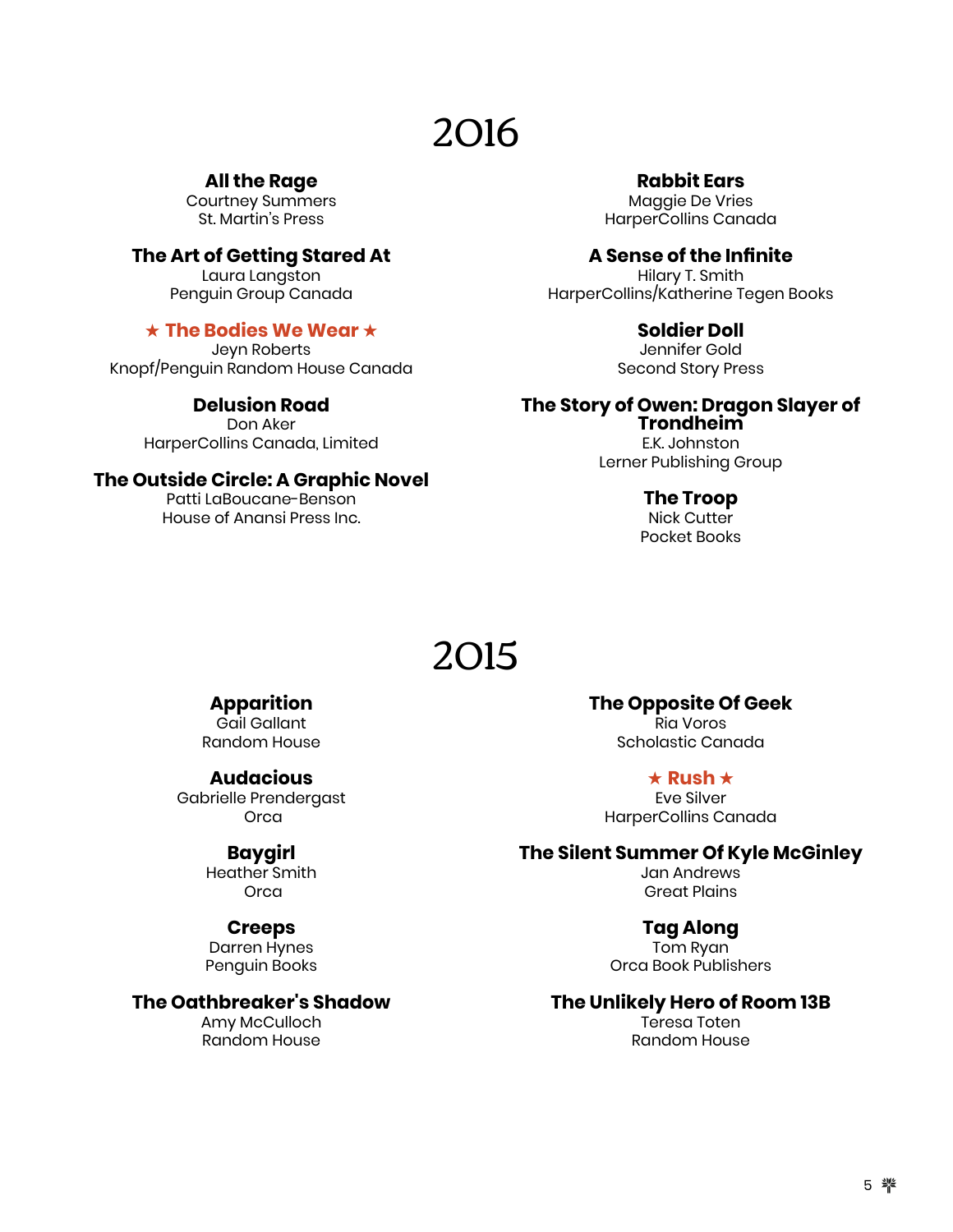#### **Fiction**

#### ★ **Live To Tell** ★

Lisa Harrington Dancing Cat Books

#### **My Book of Life By Angel**

Martine Leavitt Groundwood Books

#### **Nix Minus One**

Jill MacLean Pajama Press

#### **Old Man**

David A. Poulsen Dundurn

#### **One In Every Crowd**

Ivan E. Coyote Arsenal Pulp Press

#### **Running On Empty** Don Aker

Harper Collins

#### **Seraphina** Rachel Hartman Doubleday Canada

**The Fall** Colleen Nelson Great Plains Publications

#### **The Waiting Tree**

Lindsay Moynihan Amazon Children's Publishing

#### **This is Not a Test**

Courtney Summers St. Martin's Press

**Non-Fiction:**  *The Last Year for the White Pine Non-Fiction Award Program*

#### **100 Days That Changed Canada**

Mark Reid Harper Collins

#### **Born To Be Brad: My Life and Style, So Far**

Brad Goreski & Mickey Rapkin Harper Collins

#### **Georges St. Pierre: The Way of the Fight**

Georges St. Pierre Harper Collins

#### **Hold the Oxo!: A Teenage Soldier Writes Home** Marion Fargey Brooker

Dundurn

#### **Living Me to We: The Guide for Socially Conscious Canadians**

Craig Kielberger & Marc Kielburger Greystone Books

### **Moving Out!: A Young Adult's Guide to Living on Your Own** Cindy Babyn

General Store Publishing House

### **People Who Said No: Courage Against Oppression**

Laura Scandiffio Annick Press

#### **Real Justice: Guilty of Being Weird: The Story of Guy Paul Morin**

Cynthia J. Faryon James Lorimer & Company

#### **Save the Humans**

Rob Stewart Random House

#### ★ **The Secret of the Blue Trunk** ★

Lise Dion & Liedewij Hawke Dundurn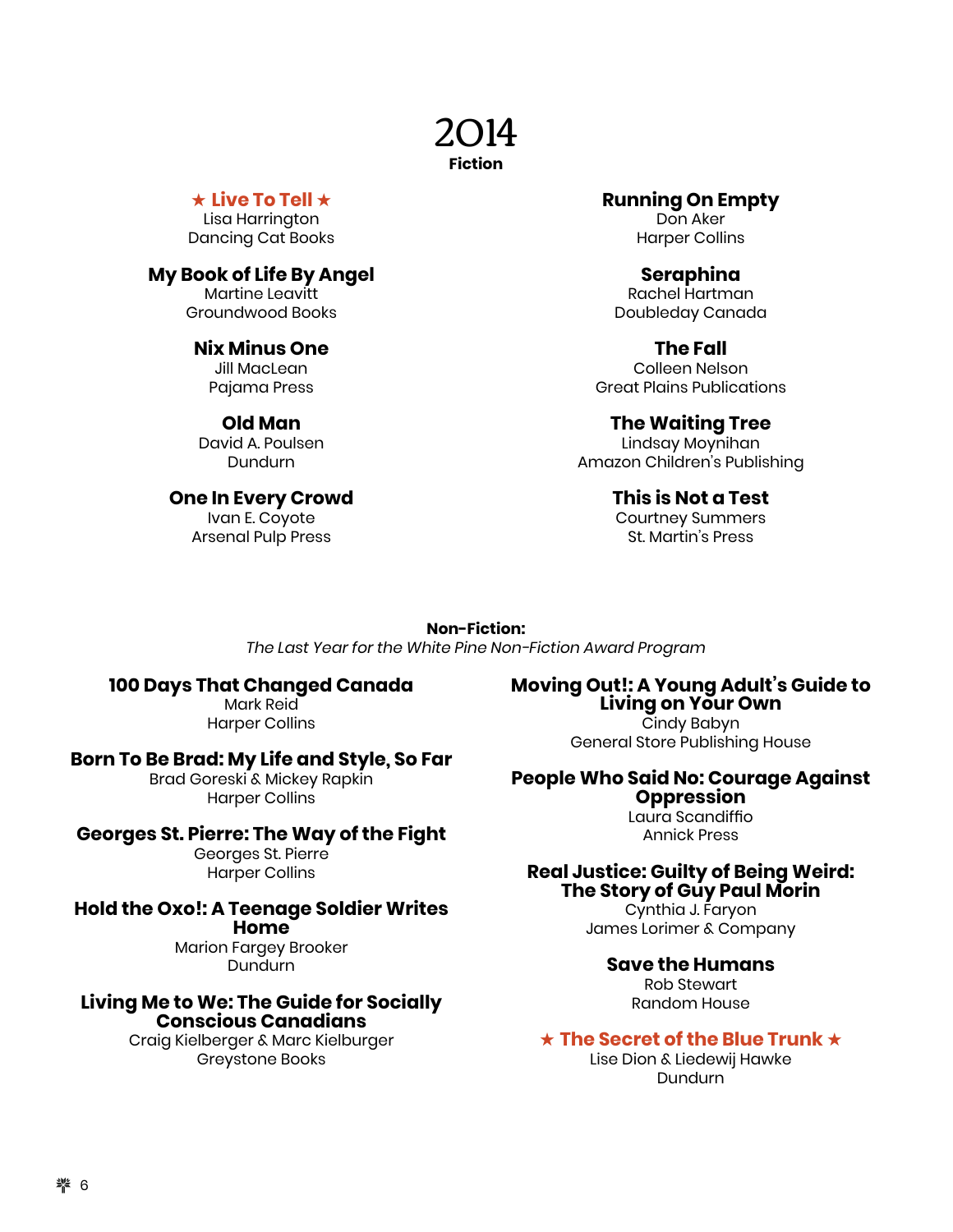#### **Fiction**

#### **All Good Children**

Catherine Austen Orca Book Publishers

#### ★ **Dark Inside** ★

Jeyn Roberts Simon & Schuster BFYR/Simon & Schuster, Inc.

#### **First Day On Earth**

Cecil Castellucci Scholastic Press/Scholastic Inc.

#### **Getting Over Garrett Delaney**

Abby McDonald Candlewick Press

#### **Karma**

Cathy Ostlere Puffin Canada/Penguin Group

#### **The Opposite Of Tidy**

Carrie Mac Razorbill/Penguin Group

#### **The Taming**

Eric Walters & Teresa Toten Doubleday Canada/ Random House of Canada Limited

#### **Way to Go**

Tom Ryan Orca Book Publishers

#### **The Way We Fall**

Megan Crewe Hyperion/Disney Book Group

#### **Witchlanders**

Lena Coakley Atheneum Books For Young Readers/ Simon & Schuster, Inc.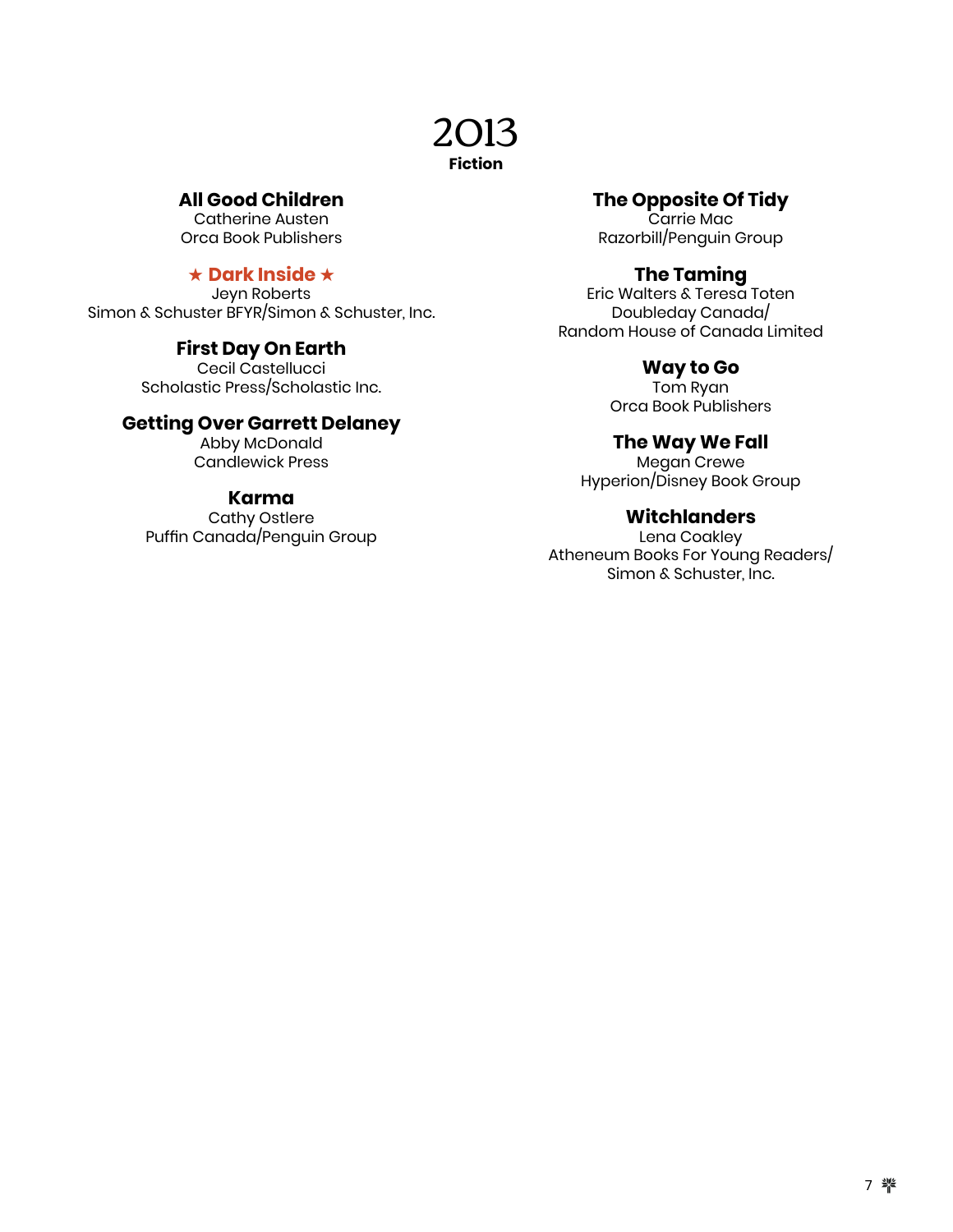#### 2012 **Fiction**

**Ashes, Ashes**

Jo Treggiari Scholastic Canada

#### **Beat the Band** Don Calame

Candlewick Press

#### **Blood Red Road**

Moira Young Random House Canada/Doubleday Canada

#### **Chance to Dance for You**

Gail Sidonie Sobat Great Plains Publications

#### **Death Benefits**

Sarah N. Harvey Orca Book Publishers

#### **The Fifth Rule**

Don Aker Harper Trophy Canada/Harper Collins Publishers

#### ★ **The Gathering** ★

Kelley Armstrong Random House Canada/Doubleday Canada

#### **Motorcycles & Sweetgrass**

Drew Hayden Taylor Random House Canada/Vintage Canada

#### **Something Wicked**

Lesley Anne Cowan Puffin Canada/Penguin Group Canada

#### **The Way It Is**

Donalda Reid Second Story Press

#### **Non-Fiction**

#### ★ **The Book of Awesome** ★

Neil Pasricha Penguin Group USA/Amy Einhorn Books

#### **Call Me Russell**

Russell Peters Random House Canada/Doubleday Canada

#### **Canada's Wars: An Illustrated History**

Jonathan Webb & J.L. Granatstein Scholastic Canada

#### **Hockey Now!**

Mike Leonetti Firefly Books

#### **I.D.: Stuff That Happens to Define Us**

Kate Scowen & Peter Mitchell Annick Press

**Kick the Fossil Fuel Habit: 10 Clean Technologies to Save Our World**

Tom Rand & Dave Clark Eco Ten Publishing

#### **Nice Recovery**

Susan Juby Penguin Group Canada/Viking Canada

#### **Stick to Your Vision: How to Get Past the Hurdles & Haters to Get Where You Want to Be**

Wes "Maestro" Williams McClelland & Stewart

#### **Two Generals**

Scott Chantler McClelland & Stewart

#### **Will to Live: Dispatches from the Edge of Survival**

Les Stroud Harper Collins Publishers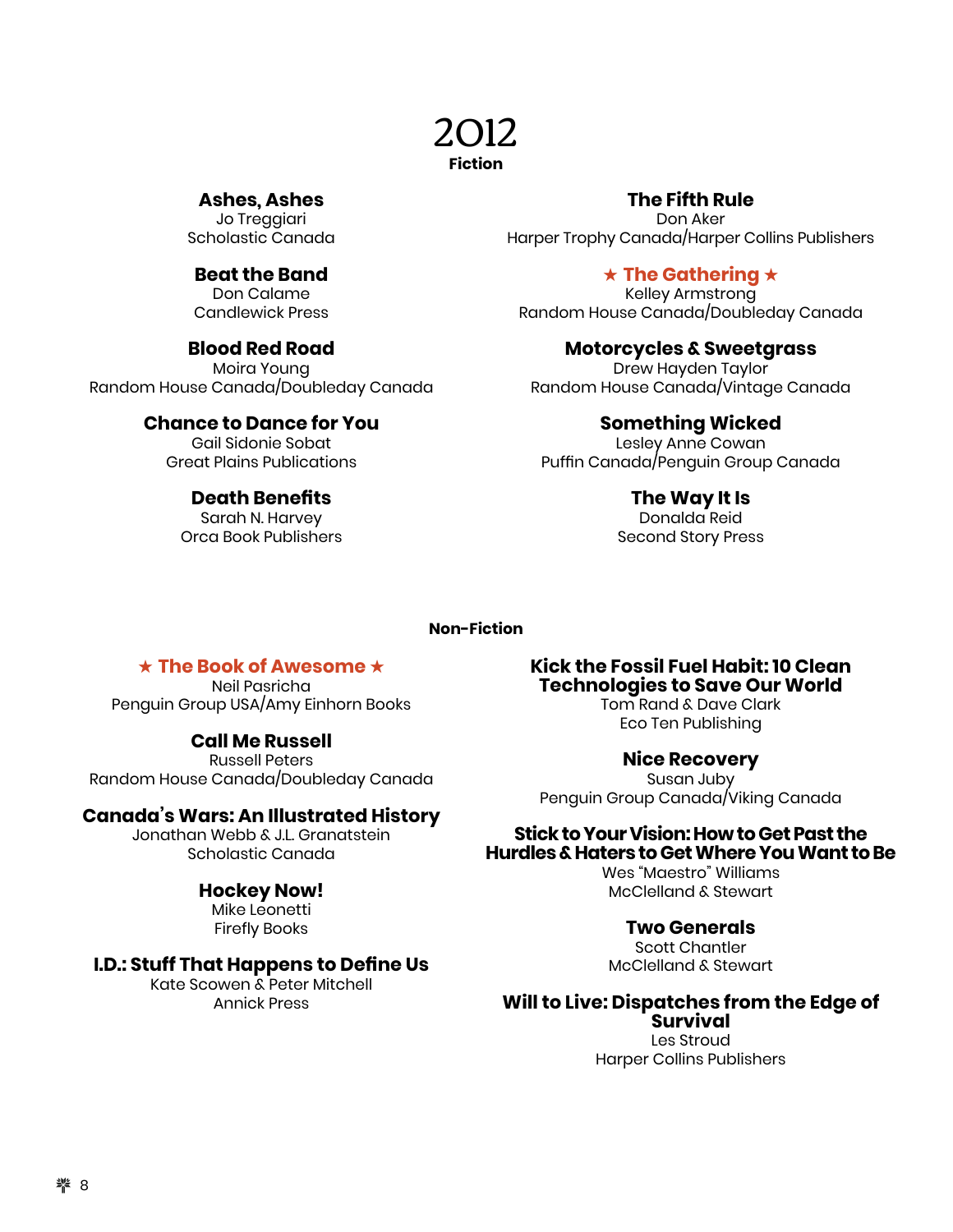**Borderline** Allan Stratton HarperCollins Canada

**Fear the Worst** Linwood Barclay Random House

#### **Fishtailing**

Wendy Phillips Coteau Books

#### **Gravity Brings Me Down**

Natale Ghent Random House

#### **Hearts at Stake**

Alyxandra Harvey Penguin Group Canada

#### ★ **The Monkeyface Chronicles** ★

Richard Scarsbrook Thistledown Press

**The Second Trial** Rosemarie Boll Second Story Press

**Some Girls Are** Courtney Summers HB Fenn

**Swim the Fly** Don Calame Random House

**The Worst Thing She Ever Did** Alice Kuipers HarperCollins Canada

### 2010

#### **The Book of Michael**

Lesley Choyce Red Deer Press

**Cracked Up To Be** 

Courtney Summers St. Martin's Griffin

#### **Getting The Girl**

Susan Juby HarperCollins Canada

#### **Half World**

Hiromi Goto Penguin Group (Canada)

#### **The Landing**

John Ibbitson Kids Can Press ★ **Mostly Happy** ★ Pam Bustin

Thistledown Press

**The Perfect Cut** Julie Burtinshaw Raincoast Books

**Sister Wife** Shelley Hrdlitschka Orca Books Publishers

**The Uninvited**

Tim Wynne-Jones Candlewick Press

**Wondrous Strange**

Lesley Livingston HarperCollins Canada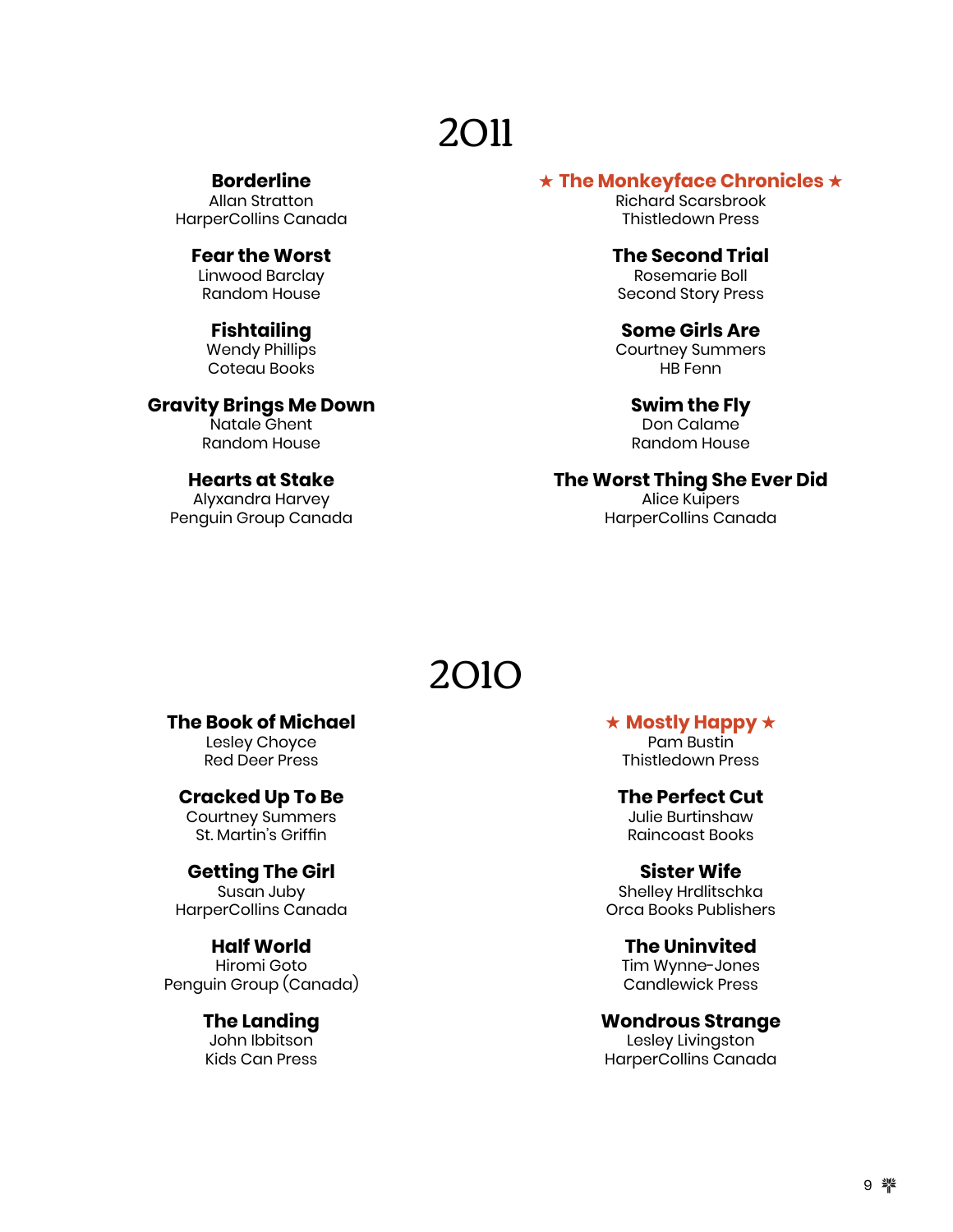**After River**

Donna Milner HarperCollins Canada

> **Chanda's War** Allan Stratton **HarperTrophy**

#### **The Corps of the Bare Boned Plane**

Polly Horvath Groundwood Books

#### **Daughter of War**

Marsha Skrupuch Fitzhenry & Whiteside Ltd

#### **Dooley Takes the Fall** Nora McClintock

Red Deer Press

#### **Gotcha** Shelly Hrdlitschka

Orca Book Publishers

**Gravity Journal**  Gail Sobat Great Plains Publications

★ **Little Brother** ★ Corey Doctorow TOR

#### **Mountain Girl, River Girl**

Ting-Xing Ye Penguin Group

#### **Tweaked**

Katherine Holubitsky Orca Book Publishers

### 2008

#### **Another Kind of Cowboy**

Susan Juby **HarperCollins** 

#### **The Blue Helmet**

William Bell Doubleday Canada

#### **The Droughtlanders: Book One in Triskelia**

**Series**

Carrie Mac Penguin

#### **The End of the World as We Know It**

Lesley Choyce Red Deer Press

#### **Grist**

Heather Waldorf Red Deer Press

#### ★ **Keturah & Lord Death** ★

Martine Leavitt Red Deer Press

#### **The Song of Kahunsha**

Anosh Irani Anchor Canada

#### **The Space Between**

Don Aker **HarperCollins** 

#### **The Warrior's Daughter**

Holly Bennett Orca Book Publishers

#### **Ysabel**

Guy Gavriel Kay Penguin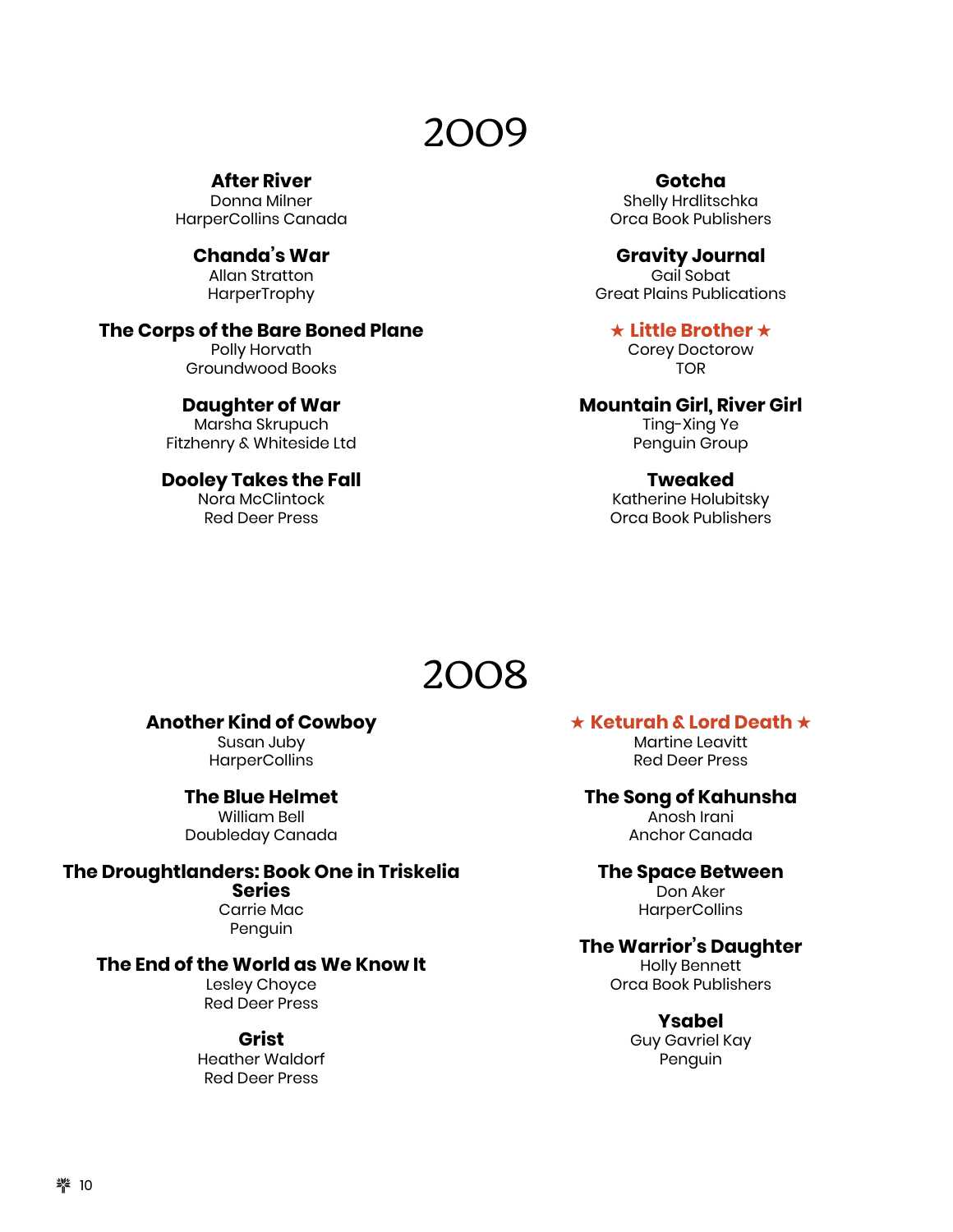**After** Francis Chalifour Tundra Books

**The Bonemender**  Holly Bennett Orca Book Publishers

**Four Steps to Death** John Wilson Kids Can Press

**How to be a Hero on Earth 5** Rob Payne

Penguin Canada **Me and the Blondes**  Teresa Toten

Penguin Canada

**The Penelopiad**

Margaret Atwood Knopf Canada

★ **Shattered** ★ Eric Walters Viking/Penguin

**The Sundog Season** John Geddes Turnstone Press

**Three Songs for Courage**  Maxine Trottier Tundra Books

> **Wild Orchid**  Beverley Brenna Red Deer Press

### 2006

#### **Acceleration**

Graham McNamee Laurel Leaf/Random House

#### **Angeline**

Karleen Bradford Harper Collins Canada

#### **B For Buster**

Iain Lawrence Delacorte Press/Random House

★ **The Blue Girl** ★

Charles De Lint Viking

#### **Blue Highway**

Diane Tullson Fitzhenry & Whiteside

**Esther** Sharon McKay Penguin Canada

**First Vial** Linnea Heinrichs Thistledown Press

**Rooster** Don Trembath Orca Book Publishing

**Sun Signs** Shelley Hrdlitschka Orca Book Publishing

**Winter's Tale**

Gail Sidonie Sobat Great Plains Publications

#### 11 \*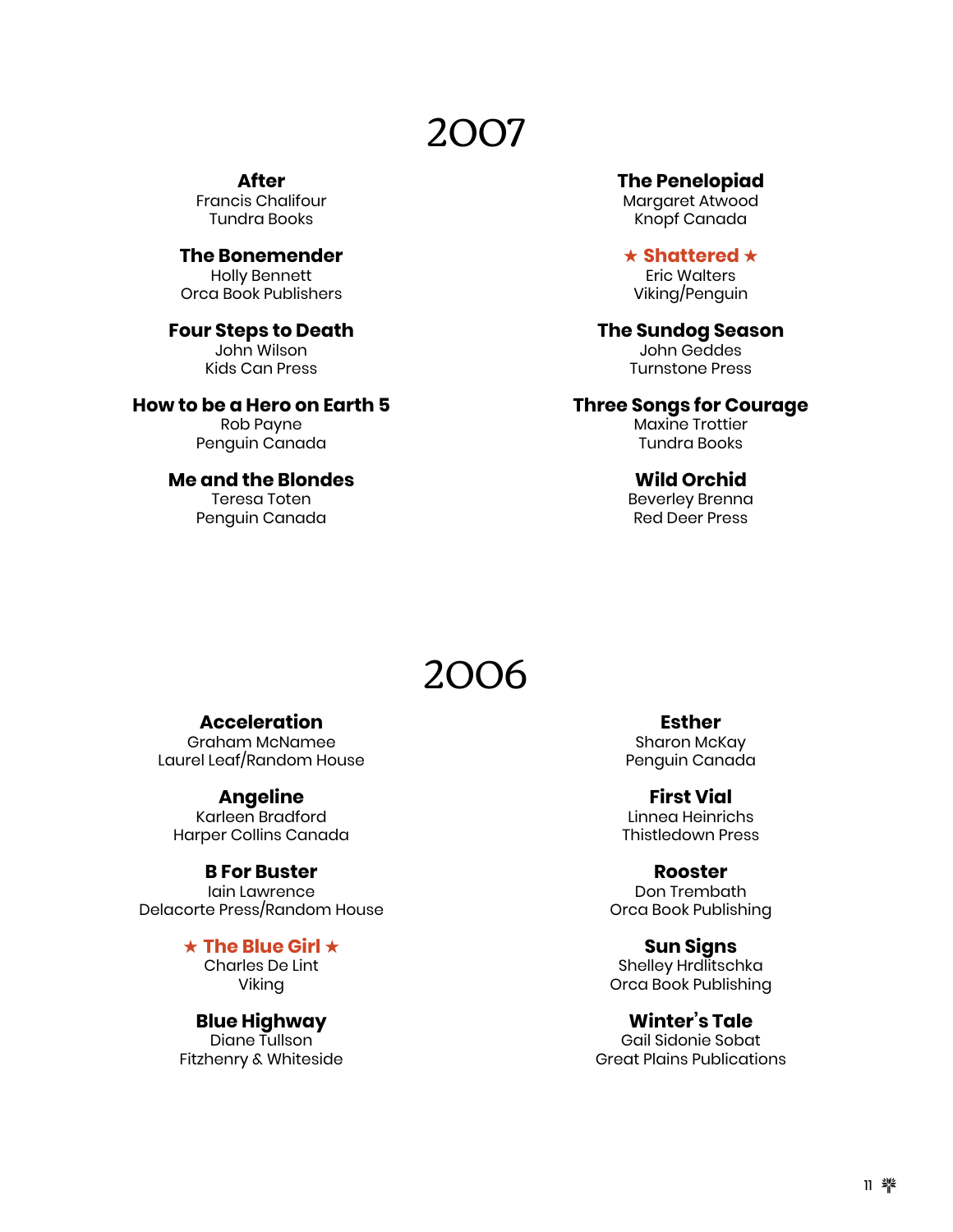**Becoming Ruby**

Kathy Stinson Penguin Canada

**Chanda's Secrets** Allan Stratton Annick

#### **Cheeseburger Subversive**

Richard Scarsbrook **Thistledown** 

#### **Flames of the Tiger**

John Wilson Kids Can

**Kate** Valerie Sherrard Dundurn

**Kat's Fall** Shelley Hrdlitschka **Orca** 

**Miss Smithers** Susan Juby **HarperCollins** 

#### ★ **More Than You Can Chew** ★

Marnelle Tokio Tundra

#### **Take The Stairs**

Karen Krossing Second Story

**The Thought of High Windows** Lynne Kositsky Kids Can

### 2004

#### **And In the Morning**

John Wilson H.B. Fenn & Company

★ **The First Stone** ★

Don Aker Harper Trophy Canada

#### **The Lottery**

Beth Goobie Orca Book Publishers

#### **No Escape**

Norah McClintock Scholastic Canada

#### **Search of the Moon King's Daughter**

Linda Holeman Tundra Books

**Shoulder The Sky**

Lesley Choyce Dundurn

**Skud** Dennis Foon Groundwood

#### **Theories of Relativity**

Barbara Haworth-Attard Harper Trophy Canada

#### **Throwaway Daughter**

Ting-Xing Ye Seal Books

#### **Tom Finder**

Martine Leavitt Red Deer Press